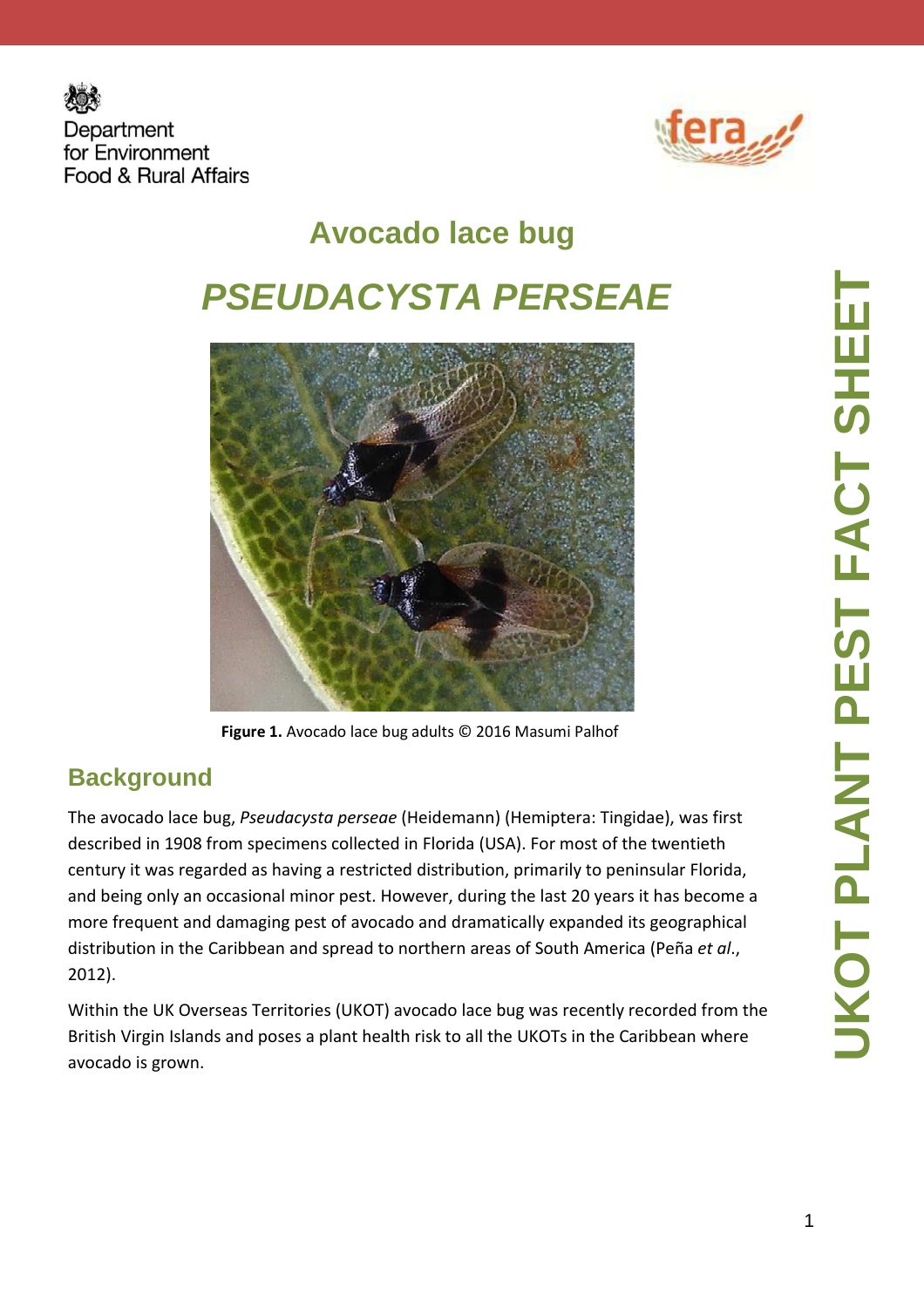#### **Geographical Distribution**

*Pseudacysta perseae* occurs from northern South America northwards to southern USA (Humeres *et al*. 2009).

**North America**: Mexico, USA (California and south-eastern states). **Central America**: Guatemala. **South America**: Venezuela, French Guiana **Caribbean**: Bermuda; British Virgin Islands; Cuba, Dominican Republic; Guadeloupe; Martinique; Puerto Rico.

#### **Host Plants**

*Pseudacysta perseae* is oligophagous on Lauraceae, including avocado (*Persea americana*), camphor (*Cinnamomum camphora*), red bay (*P. borbonia*) and swamp bay (*P. pallustris*).

## **Description**

The adults are oblong-oval and about 2 mm long. They appear distinctive with their lace-like wings being yellowish white bearing a transverse black bar, and a black head and prothorax (section of body behind the head) (Fig. 1). The wings are sometimes darker, being brownish and/or orange. The legs and antennae are pale yellow, with blackish tips. The nymphs are blackish with paler wing buds, and blunt spine-like projections emerging from the body (Fig. 1). The eggs are oval, black and have a circular lid (Fig. 2). The eggs are often hidden beneath black blobs of tar-like excrement.

*Pseudacysta perseae* is the only species in this genus, so identification to genus is tantamount to specific level. Blatchley (1926) described the genus *Pseudacysta* and provided keys to the Tingidae of eastern USA. Hurd (l946) provided a key to the lace bug genera of North America. Heidemann (1908) provided a detailed description of adults and late instar nymphs.

## **Biology**

*Pseudacysta perseae* is sexually reproductive, lays eggs and has five nymphal instars. It can take from three weeks in warm weather (Abud Antum, 1991) to several months in cooler conditions to complete its develop from egg to adult. It has several generations a year and all developmental stages can be found living together throughout the year. The lace bugs live in colonies, depositing eggs upright in irregular rows in groups on the lower leaf surface. The nymphs and adults only feed on the lower surface of the foliage (Moznette, 1922), which causes gradual local destruction of the plant cells, resulting in chlorotic patches (Figs 4 and 5). The lower surface of the leaf becomes covered in exuviae, spots of frass, and mould (Fig. 3), and the upper leaf surface develops yellow patches that eventually turn brown or bronze (Fig. 5).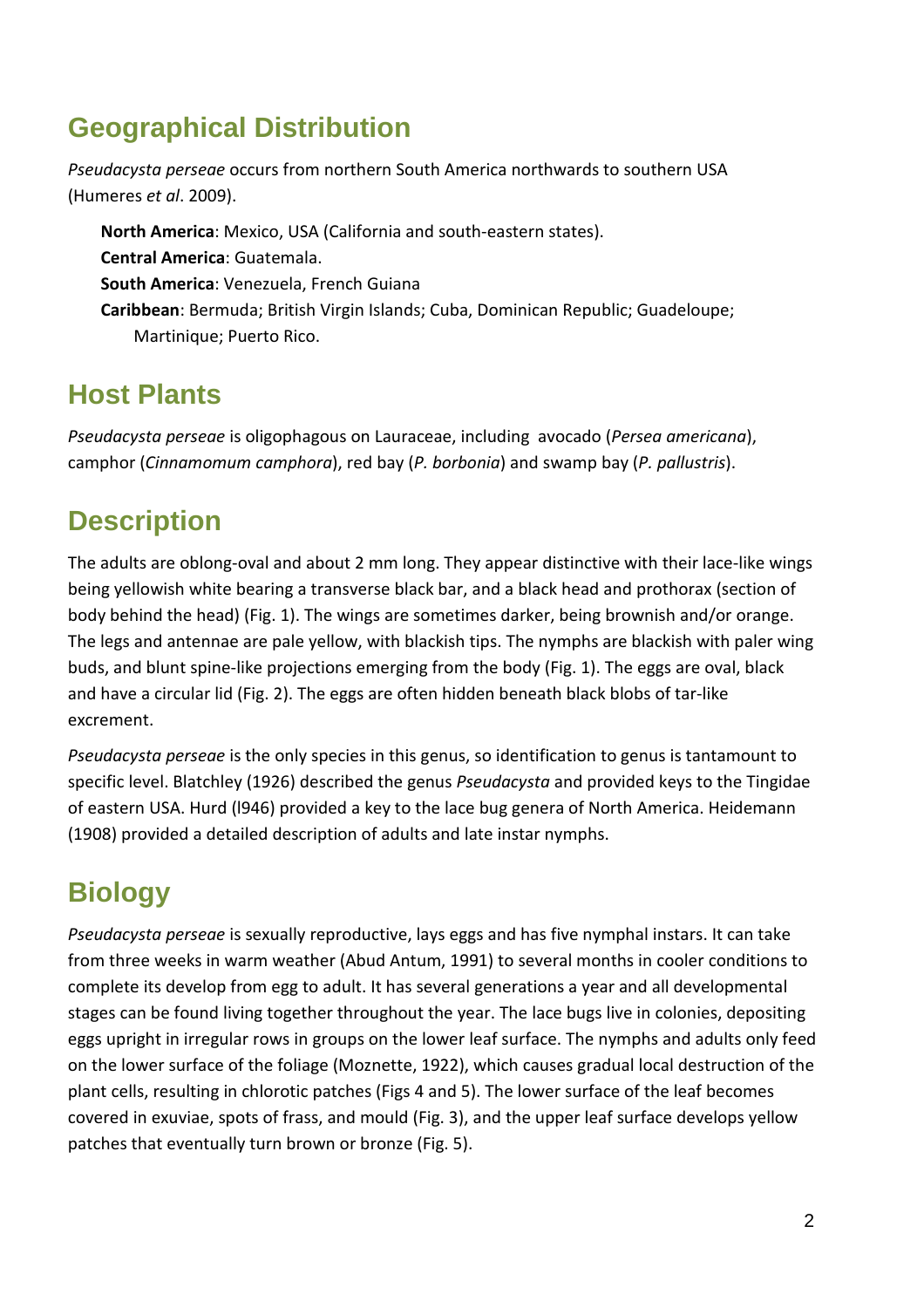The natural enemies of avocado lace bug have been studied in detail by Peña *et al*. (1998, 2012, and references cited therein).



**Figure 2** Avocado lace bug adult (centre) and nymphs © James Castner, University of Florida



**Figure 3** Avocado lace bug eggs showing their distinct lids © Adrian Hunsberger, University of Florida



**Figure 4** Colony of avocado lace bug with adults, eggs, nymphs, exuviae and black faecal spots © David Rosen



**Figure 5** Avocado lace bug colony on the underside of a leaf and damage on the upper side of adjacent infested leaves © David Rosen



**Figure 6** Avocado leaf with damage to the upper surface caused by avocado lace bug © James Castner, University of Florida



**Figure 7** Avocado leaf with damage to the upper surface caused by avocado lace bug © www.californiaavocadogrowers.com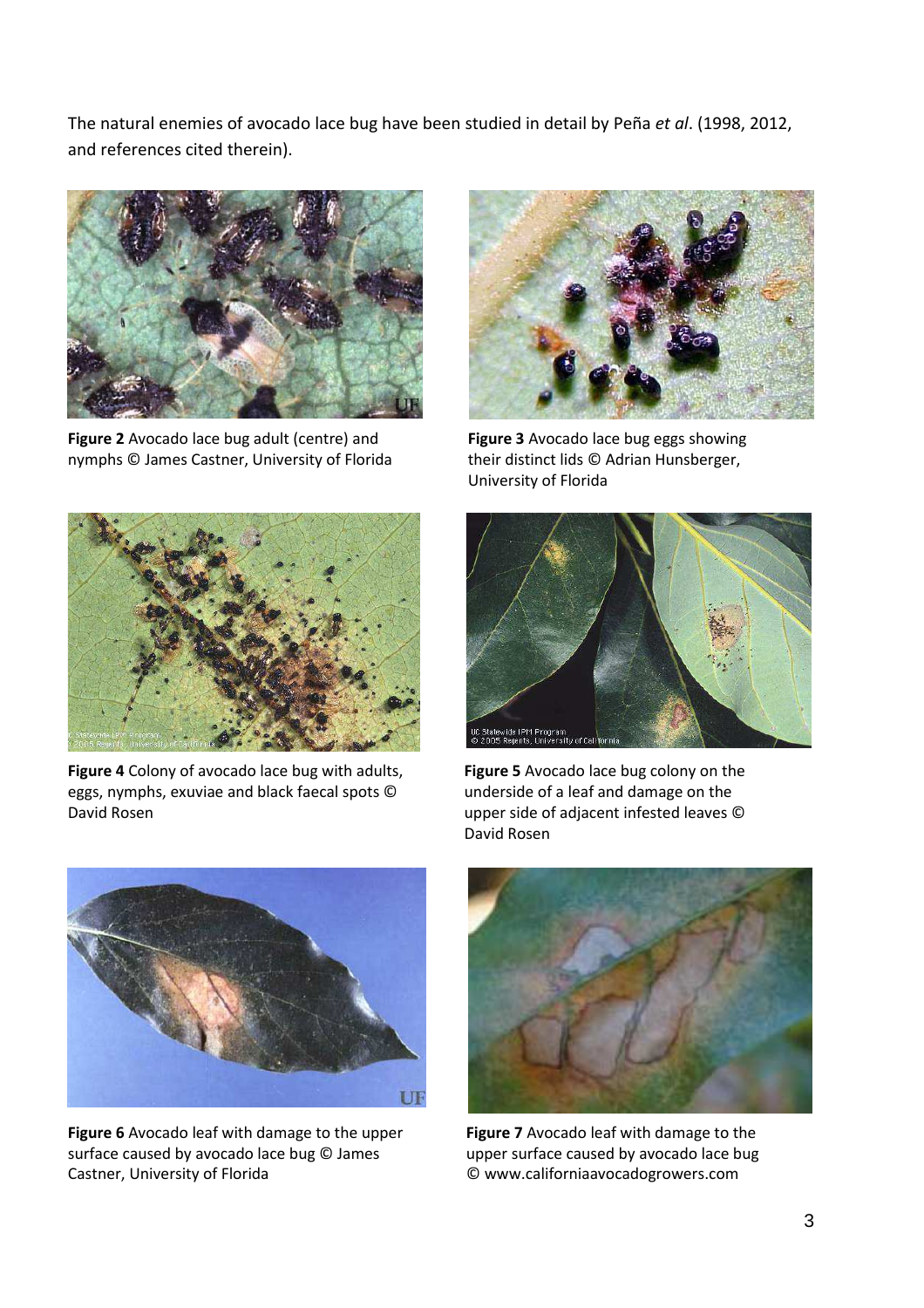#### **Dispersal and Detection**

The winged adults are the main natural dispersal stage. The eggs, nymphs and adults may also be dispersed over long distance in plant trade.

The bug is likely to be first detected by the damage to the foliage. However, similar symptoms may be caused by thrips, mites, and certain diseases and disorders. The leaves therefore need to be examined carefully with a X10 hand lens to confirm the presence of the lace bug. The small droplets of black tar-like excrement on the under-surface of the foliage are characteristic.

#### **Economic Impact**

Infestations of the lace bug result in distinct brown necrotic patches on the foliage (Fig. 5). These patches, however, may be caused by the anthracnose fungus, *Colletotrichum gloeosporioides*, that is often found in association with the bug.

Heavily damaged leaves become dry, curl up, and drop prematurely. Leaf photosynthesis is reduced by 50% when the leaves sustain 40% damage of the foliar area (Peña *et al.,* 1998). The avocado bug has been particularly damaging in the Dominican Republic, where it has caused complete defoliation of avocado trees. Defoliation stresses the trees which have reduced fruit yields.

### **Advisory Information**

Pesticides used to control sucking insects may be effective against avocado lace bug. Chemical applications should only be targeted at focal points of infestation and widespread applications should be avoided in order to preserve the natural enemies. Before using any pesticide the appropriate government body or plant protection service needs to be contacted to check the current regulation and the label instructions must be followed. Growers should refrain from moving avocado foliage and wood infested with avocado lace bugs. Avocado varieties vary in their susceptibility, for example West Indian x Guatemalan avocado hybrids appear to be particularly resistant to attack whereas Hass avocados (a Mexican-Guatemalan hybrid) can be severely damaged by lace bug outbreaks.

#### **References**

Abud Antun, A. J. 1991. Presence of the avocado lace bug, *Pseudacysta perseae* (Heidemann) (Hemiptera: Tingidae) in Dominican Republic. *Primera Jornado de Proteccion Vegetal, University of Santo Domingo, Santo Domingo, Dominican Republic* (Abstract, p. 4). Blatchley, W. S. 1926. *Heteroptera or True Bugs of Eastern North America, with Especial Reference to the Faunas of Indiana and Florida*. Nature Publishing Company, Indianapolis. 1116 pp. Heidemann, O. 1908. Two new species of North American Tingidae. *Proceedings of the Entomological Society of Washington* **10**: 103-108.